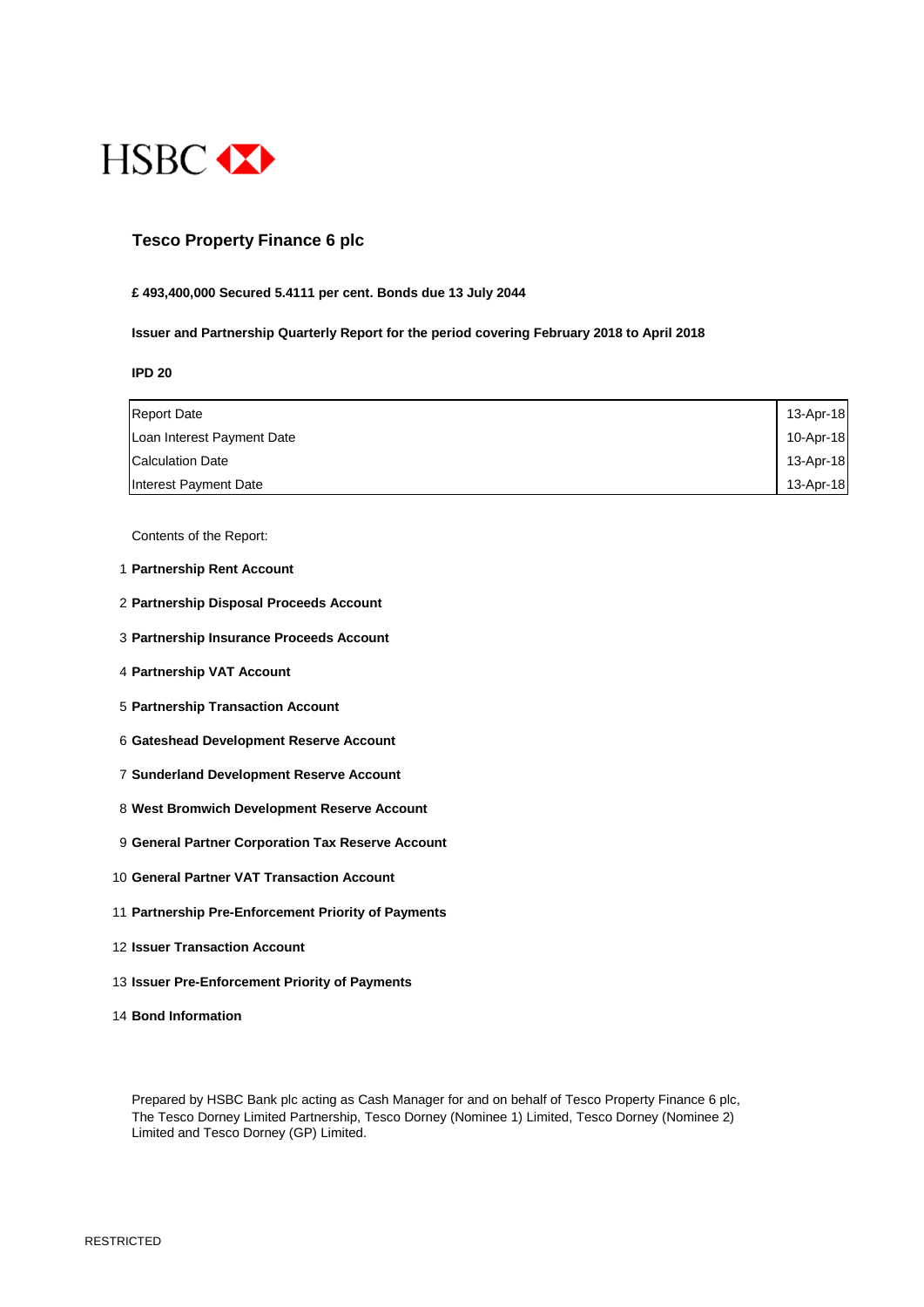Ť

#### **1. Partnership Rent Account**

|           | Opening Balance                                             | 9.397.81 Cr     |       |
|-----------|-------------------------------------------------------------|-----------------|-------|
| DATE      | <b>ENTRY DETAILS</b>                                        | AMOUNT (£)      | Cr/Dr |
|           |                                                             |                 |       |
| 01-Mar-18 | Credit Interest                                             | 1.08 Cr         |       |
| 22-Mar-18 | <b>Tesco Rent</b>                                           | 6,790,815.19 Cr |       |
| 02-Apr-18 | <b>Credit Interest</b>                                      | 280.31 Cr       |       |
| 10-Jan-18 | Credit Interest Transfer to Partnership Transaction Account | 281.39 Dr       |       |
| 10-Apr-18 | To Partnership Transaction Account                          | 6,790,815.19 Dr |       |
|           | <b>Closing Balance</b>                                      | 9.397.81 Cr     |       |

**2.Partnership Disposal Proceeds Account**

#### **3.Partnership Insurance Proceeds Account**

# **4. Partnership VAT Account**

|                                     | Opening Balance                                       | 2,467,818.09 Cr                                    |
|-------------------------------------|-------------------------------------------------------|----------------------------------------------------|
| DATE                                | <b>ENTRY DETAILS</b>                                  | AMOUNT (£)<br>Cr/Dr                                |
| 25-Jan-18<br>22-Feb-18<br>22-Mar-18 | <b>HMRC VAT payment</b><br>Tesco<br>Tesco VAT Funding | 1,212,089.74 Dr<br>23,443.24 Dr<br>1.245.947.92 Cr |
|                                     | <b>Closing Balance</b>                                | 2,478,233.03 Cr                                    |

# **5. Partnership Transaction Account**

|             | Opening Balance                     | 273,279.39 Cr   |       |
|-------------|-------------------------------------|-----------------|-------|
| <b>DATE</b> | <b>ENTRY DETAILS</b>                | AMOUNT (£)      | Cr/Dr |
| 06-Apr-18   | <b>Credit Interest</b>              | 102.92 Cr       |       |
| 06-Apr-18   | Credit Interest                     | 606.35 Cr       |       |
| 10-Apr-18   | Credit Interest from other accounts | 1,143.64 Cr     |       |
| 10-Apr-18   | <b>Transfer from Rent</b>           | 6,790,815.19 Cr |       |
| 10-Apr-18   | <b>Trustee Fee</b>                  | 1,500.00 Dr     |       |
| 10-Apr-18   | <b>Ongoing Fee</b>                  | 53,460.00 Dr    |       |
| 10-Apr-18   | <b>Expenses</b>                     | 56,597.63 Dr    |       |
| 10-Apr-18   | Partnership Swap payment            | 988,024.20 Cr   |       |
| 10-Apr-18   | <b>Partnership Debt</b>             | 7,699,703.35 Dr |       |
| 10-Apr-18   | Spen Hill                           | $0.00$ Dr       |       |
|             | <b>Closing Balance</b>              | 242.710.71 Cr   |       |

**Expense Reserve Ledger - Max GBP 500,000.00**

| <b>DATE</b> | <b>ENTRY DETAILS</b>                   | AMOUNT (£)                    | Cr/Dr |
|-------------|----------------------------------------|-------------------------------|-------|
| 10-Apr-18   | Ledger Receipts to date<br>Ledger Debt | 273,279.39 Cr<br>30,568.68 Dr |       |
|             | Closing Balance                        | 242,710.71 Cr                 |       |

# **6. Gateshead Development Reserve Account**

|             | Opening Balance                                             | 3,055,359.18 Cr |       |
|-------------|-------------------------------------------------------------|-----------------|-------|
| <b>DATE</b> | <b>ENTRY DETAILS</b>                                        | AMOUNT (£)      | Cr/Dr |
| 22-Feb-18   | Expenses                                                    | 81,936.00 Dr    |       |
| 01-Feb-18   | Credit Interest                                             | 376.71 Cr       |       |
| 01-Mar-18   | <b>Credit Interest</b>                                      | 349.26 Cr       |       |
| 02-Apr-18   | Credit Interest                                             | 391.12 Cr       |       |
| 10-Jan-18   | Credit Interest Transfer to Partnership Transaction Account | 1.117.09 Dr     |       |
|             | Closing Balance                                             | 2.973.423.18 Cr |       |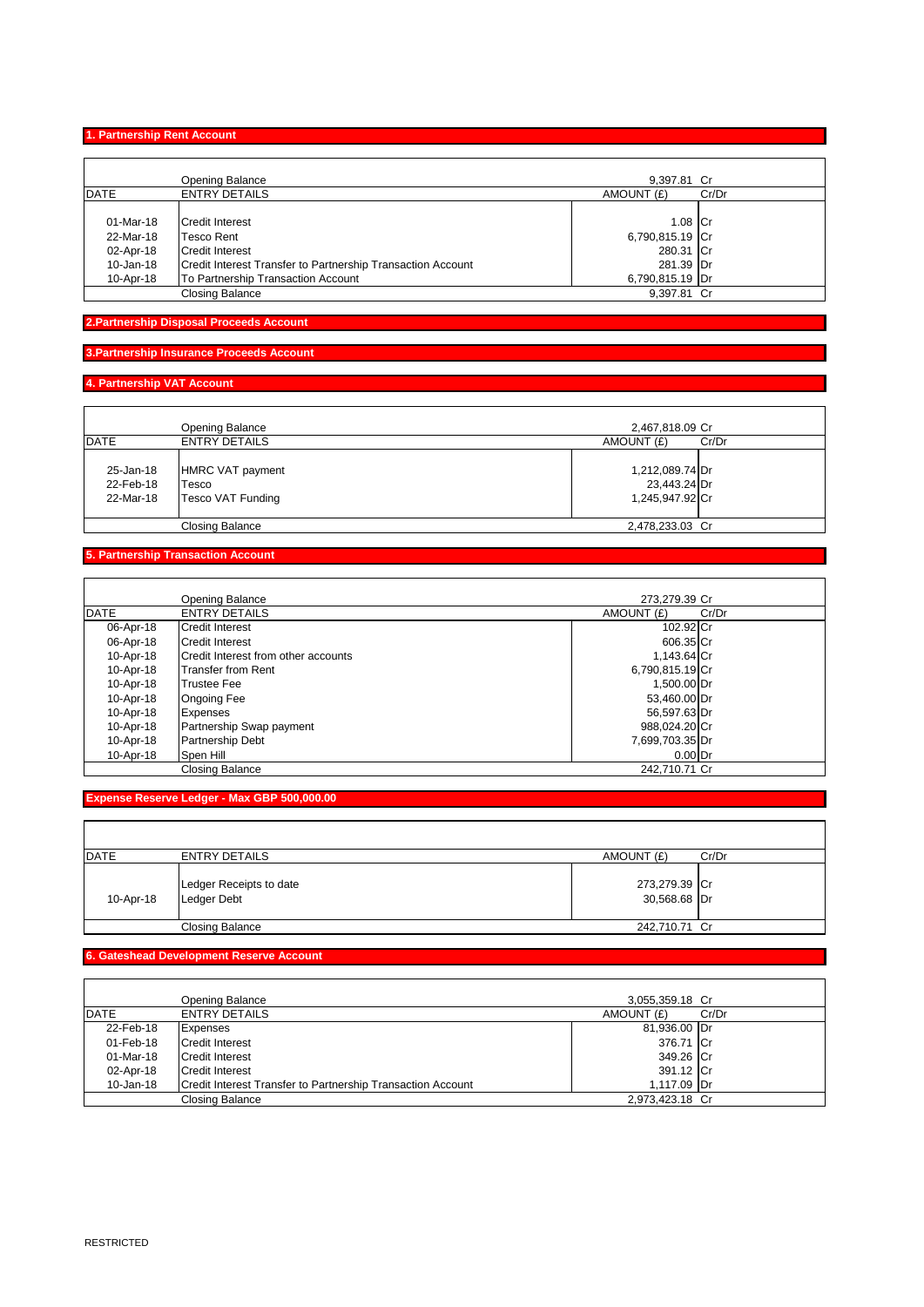#### **7. Sunderland Development Reserve Account**

|             | Opening Balance                                             | 480.653.41 Cr |       |
|-------------|-------------------------------------------------------------|---------------|-------|
| <b>DATE</b> | <b>ENTRY DETAILS</b>                                        | AMOUNT (£)    | Cr/Dr |
|             |                                                             |               |       |
| 01-Feb-18   | <b>Credit Interest</b>                                      | 59.26 Cr      |       |
| 01-Mar-18   | <b>Credit Interest</b>                                      | 55.31 Cr      |       |
| 02-Apr-18   | <b>Credit Interest</b>                                      | 63.23 Cr      |       |
| 10-Jan-18   | Credit Interest Transfer to Partnership Transaction Account | 177.80 Dr     |       |
|             | <b>Closing Balance</b>                                      | 480,653.41 Cr |       |

# **8. West Bromwich Development Reserve Account**

 $\mathbf{r}$ 

|             | Opening Balance                                             | 13,500.54 Cr |       |
|-------------|-------------------------------------------------------------|--------------|-------|
| <b>DATE</b> | <b>ENTRY DETAILS</b>                                        | AMOUNT (£)   | Cr/Dr |
|             |                                                             |              |       |
| 01-Feb-18   | Credit Interest                                             | 1.66 Cr      |       |
| 01-Mar-18   | Credit Interest                                             | 1.55 Cr      |       |
| 02-Jan-18   | Credit Interest                                             | 1.78 Cr      |       |
| 10-Jan-18   | Credit Interest Transfer to Partnership Transaction Account | 4.99 Dr      |       |
|             | Closing Balance                                             | 13,500.54 Cr |       |

**9. General Partner Corporation Tax Reserve Account** 

**10. General Partner Vat Transaction Account**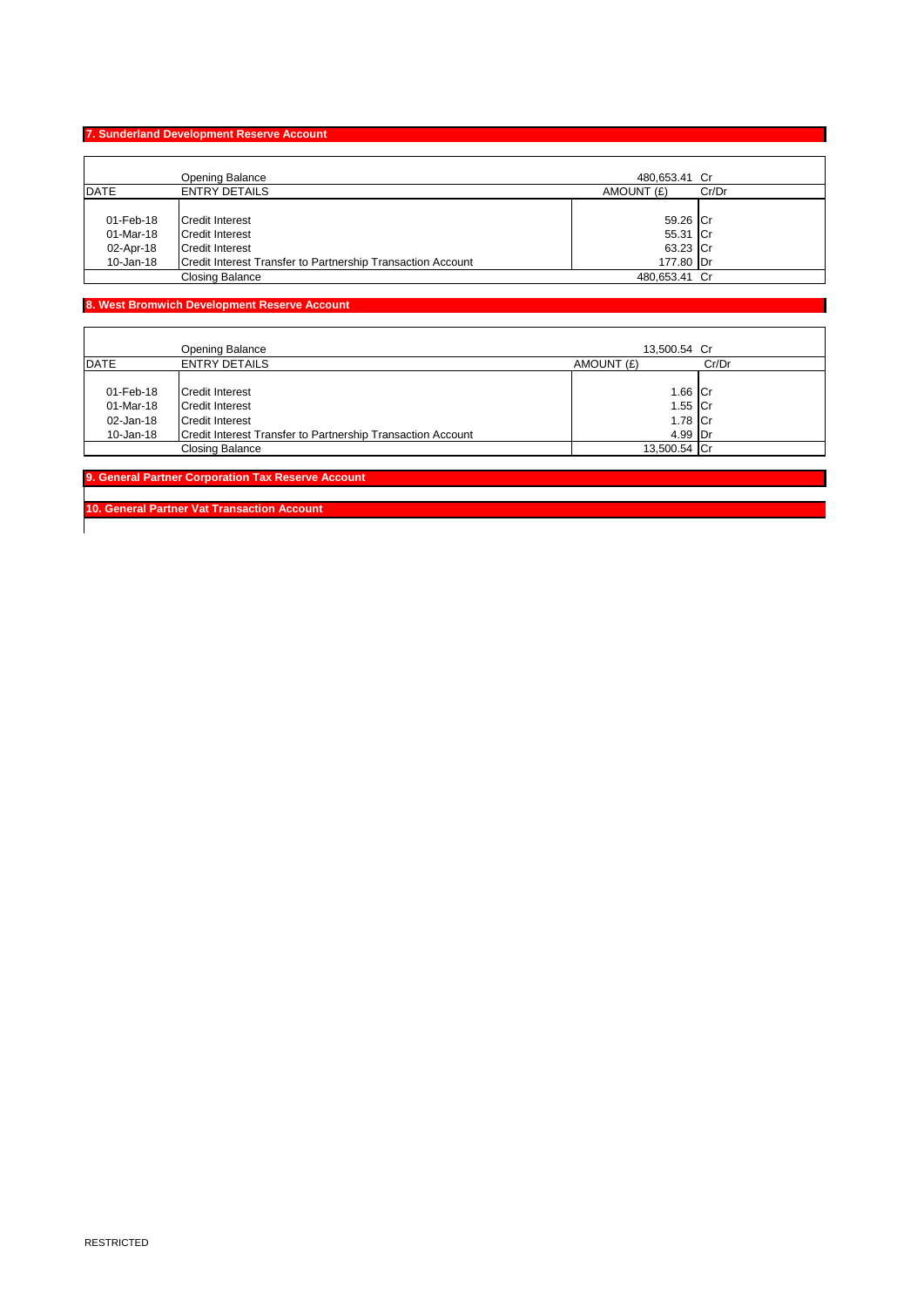# **11. Partnership Pre-Enforcement Priority of Payments**

|           |                                                                             | <b>Funds Paid Out of</b> | <b>Funds Received into</b> |
|-----------|-----------------------------------------------------------------------------|--------------------------|----------------------------|
| Date      |                                                                             | account(E)               | account(E)                 |
| 10-Apr-18 |                                                                             |                          |                            |
|           | <b>Partnership Available Funds</b>                                          |                          |                            |
|           |                                                                             |                          |                            |
|           | a Rental Income                                                             |                          | 6,790,815.19               |
|           | b Funds from Issuer under Partnership Swaps                                 |                          | 5,650,626.00               |
|           | c From Partnership VAT Account                                              |                          |                            |
|           | d From Partnership Disposal Proceeds Account                                |                          |                            |
|           | e From Partnership Insurance Proceeds Account                               |                          |                            |
|           | f Interest received by the Partnership Accounts and Rent Account            |                          | 1,852.91                   |
|           | g Eligible Investment Earnings by Partnership                               |                          |                            |
|           | h Advance under Partnership Expenses Facility                               |                          |                            |
|           | i Net proceeds of a CPO Disposal or a Mortgage Property                     |                          |                            |
|           | From 3rd anniversay of Closing, funds from Subordinated Loan Reserve Ledger |                          |                            |
|           | k Net proceeds of a disposal of a Mortgage Property                         |                          |                            |
|           | Any other sums standing to the credit of the Partnership Transaction Ac     |                          | 30,568.68                  |
|           | Partnership Expense Reserve Ledger                                          |                          |                            |
|           | Interest Reserve Ledger                                                     |                          |                            |
|           |                                                                             |                          |                            |
|           |                                                                             |                          |                            |
|           |                                                                             |                          |                            |
|           | <b>Partnership Pre-Enforcement Priority of Payments</b>                     |                          |                            |
|           | a Partnership Security Trustee Fees                                         | 1,500.00                 |                            |
|           | b (Ongoing Partnership Facility Fee)                                        | 47,460.00                |                            |
|           | c Partnership Operating Expenses excluding GP UK Tax                        |                          |                            |
|           | d Partnership Operator Fee                                                  | 19,823.63                |                            |
|           | d Property Advisor Fee (Annual 40K)                                         | 36,774.00                |                            |
|           | d Nominees Corporate Services Provider Fee                                  |                          |                            |
|           | d Nominees Holdco Corporate Services Provider Fee                           |                          |                            |
|           | d Nominees Side Letter payments                                             |                          |                            |
|           | d Nominees Holdco Side Letter payments                                      |                          |                            |
|           | d Account Bank Fee                                                          |                          |                            |
|           | d Cash Manager Fee                                                          |                          |                            |
|           | d Woolwich Cash Manager Fee                                                 |                          |                            |
|           |                                                                             |                          |                            |
|           | d Issuer Account Bank, PPA CM, CSP Fee (Ongoing Partnership Facility Fee)   | 5,250.00                 |                            |
|           | d Headlease payment                                                         |                          |                            |
|           | e Partnership Expenses Ledger payment (RPI Indexed)                         |                          |                            |
|           | f Partnership Debt Interest                                                 | 6,500,709.35             |                            |
|           | f Partnership Swap payment                                                  | 4,662,601.80             |                            |
|           | g Partnership Debt Principal                                                | 1,198,994.00             |                            |
|           | Issuer Partnership Swap Termination Amount (Ongoing Partnership Facility    | 750.00                   |                            |
|           | h Fee)                                                                      |                          |                            |
|           | Property Pool Manager Fee (reserved)<br>Partnership Swap Termination Amount |                          |                            |
|           |                                                                             |                          |                            |
|           | k Partnership Expenses Ledger payment<br><b>Alteration Adjustment Rent</b>  |                          |                            |
|           | m Substitution Adjustment Rent                                              |                          |                            |
|           | n Credited to Subordinated Loan Reserve Ledger                              |                          |                            |
|           | o Payments to the Subordinated Loan Facility Provider                       |                          |                            |
|           | p Partnership Distribution Account                                          |                          |                            |
|           | Totals                                                                      | 12,473,862.78            | 12,473,862.78              |
|           |                                                                             |                          |                            |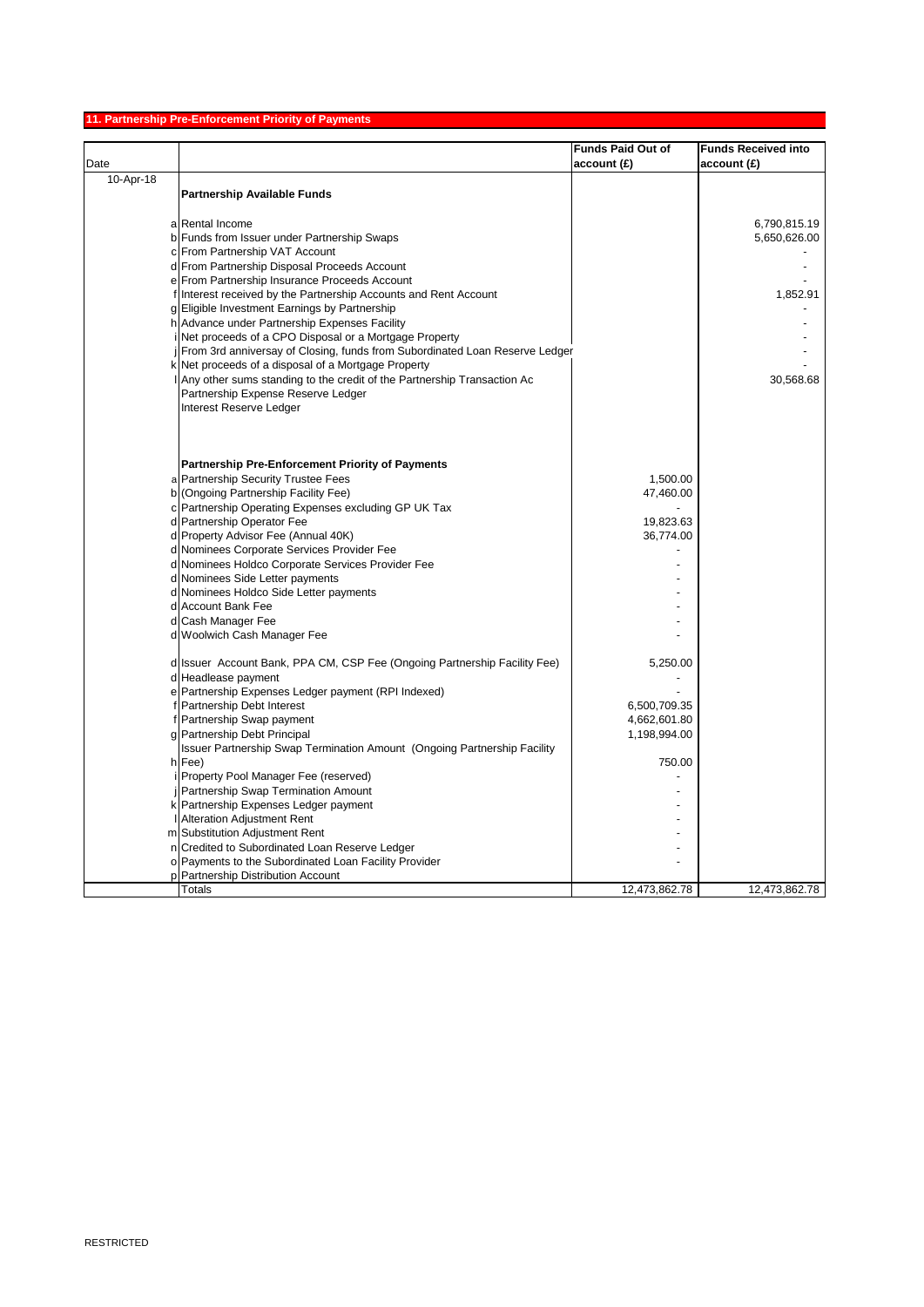# **12. Issuer Transaction Account**

|             | Opening Balance        | 28,707.08 Cr    |       |
|-------------|------------------------|-----------------|-------|
| <b>DATE</b> | <b>ENTRY DETAILS</b>   | AMOUNT (£)      | Cr/Dr |
|             |                        |                 |       |
| 13-Apr-18   | <b>Swaps Receipts</b>  | 988,024.20 Cr   |       |
| 13-Apr-18   | Swap Pays              | 988,024.20 Dr   |       |
| 13-Apr-18   | Partnership Debt       | 7,753,163.35 Cr |       |
| 13-Apr-18   | <b>Expenses</b>        | 53,460.00 Dr    |       |
| 13-Apr-18   | <b>Notes</b>           | 7,699,703.35 Dr |       |
|             |                        |                 |       |
|             | <b>Closing Balance</b> | 28.707.08       |       |

# **13. Issuer Pre-Enforcement Priority of Payments**

| Date      |                                                        | <b>Funds Paid Out of</b><br>account(E) | <b>Funds Received into</b><br>account(E) |
|-----------|--------------------------------------------------------|----------------------------------------|------------------------------------------|
| 13-Apr-18 |                                                        |                                        |                                          |
|           | <b>Issuer Available Funds</b>                          |                                        |                                          |
|           | a Funds due to Issuer under Partnership Swap Agreement |                                        | 4,662,601.80                             |
|           | b Amounts due to Issuer in respect of Partnership Loan |                                        | 7,753,163.35                             |
|           | c Any amount due to Issuer under Issuer Swap Agreement |                                        | 5,650,626.00                             |
|           | d Interest Received by Issuer on Transaction Account   |                                        |                                          |
|           | e Eigible Investment Earnings                          |                                        |                                          |
|           | <b>Issuer Pre-Enforcement Priority of Payments</b>     |                                        |                                          |
|           | a Bond Trustee Fee                                     | 1,200.00                               |                                          |
|           | a Issuer Security Trustee Fee                          | 1,500.00                               |                                          |
|           | b Issuer Operating Expenses                            | 44,760.00                              |                                          |
|           | Tax                                                    |                                        |                                          |
|           | c Issuer/Issuer Holdco Corporate Services Provider Fee |                                        |                                          |
|           | c Paying Agent Fee                                     | 500.00                                 |                                          |
|           | c Account Bank Fee                                     | 1.000.00                               |                                          |
|           | c Cash Manager Fee                                     | 3,750.00                               |                                          |
|           | d Bond Interest                                        | 6,500,709.35                           |                                          |
|           | d Bond Principal                                       | 1,198,994.00                           |                                          |
|           | d Issuer Swap Provider                                 | 4,662,601.80                           |                                          |
|           | d Partnership Swap payment                             | 5,650,626.00                           |                                          |
|           | e Issuer Profit                                        | 750.00                                 |                                          |
|           | f Swap Subordinated Amounts                            |                                        |                                          |
|           | g Issuer Partnership Swap Termination Amount           |                                        |                                          |
|           | hussuer Transaction Account                            |                                        |                                          |
|           |                                                        |                                        |                                          |
|           | <b>Totals</b>                                          | 18,066,391.15                          | 18.066.391.15                            |